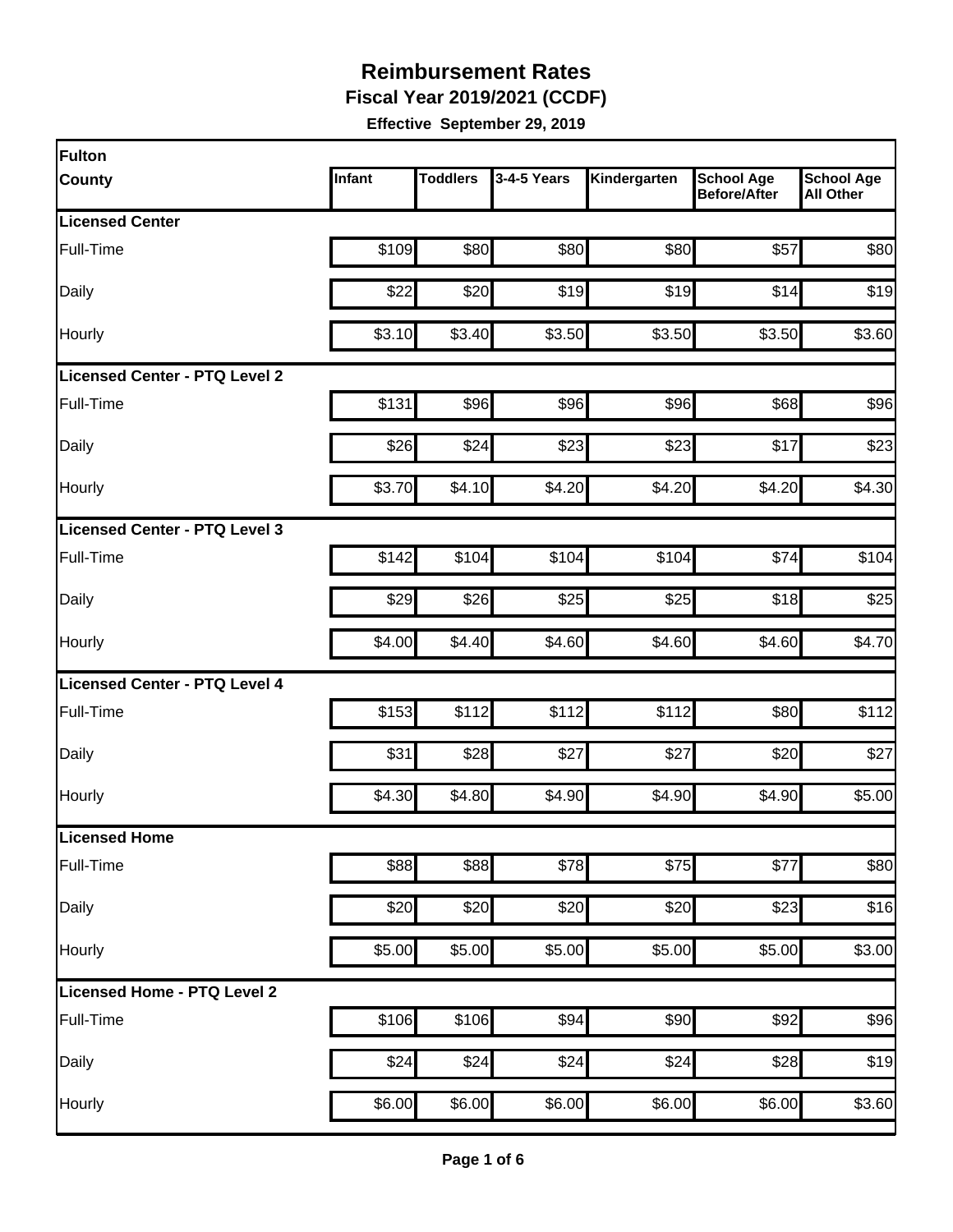**Fiscal Year 2019/2021 (CCDF)**

| Fulton                                   |        |                 |                  |              |                                          |                                       |
|------------------------------------------|--------|-----------------|------------------|--------------|------------------------------------------|---------------------------------------|
| <b>County</b>                            | Infant | <b>Toddlers</b> | 3-4-5 Years      | Kindergarten | <b>School Age</b><br><b>Before/After</b> | <b>School Age</b><br><b>All Other</b> |
| Licensed Home - PTQ Level 3              |        |                 |                  |              |                                          |                                       |
| Full-Time                                | \$114  | \$114           | \$101            | \$98         | \$100                                    | \$104                                 |
| Daily                                    | \$26   | \$26            | \$26             | \$26         | \$30                                     | \$21                                  |
| Hourly                                   | \$6.50 | \$6.50          | \$6.50           | \$6.50       | \$6.50                                   | \$3.90                                |
| Licensed Home - PTQ Level 4              |        |                 |                  |              |                                          |                                       |
| Full-Time                                | \$123  | \$123           | \$109            | \$105        | \$108                                    | \$112                                 |
| Daily                                    | \$28   | \$28            | \$28             | \$28         | \$32                                     | \$22                                  |
| Hourly                                   | \$7.00 | \$7.00          | \$7.00           | \$7.00       | \$7.00                                   | \$4.20                                |
| <b>Registered Ministry</b>               |        |                 |                  |              |                                          |                                       |
| Full-Time                                | \$102  | \$70            | \$62             | \$37         | \$37                                     | \$59                                  |
| Daily                                    | \$21   | \$16            | \$15             | \$7          | \$7                                      | \$16                                  |
| Hourly                                   | \$3.10 | \$3.40          | \$2.70           | \$2.10       | \$2.20                                   | \$2.10                                |
| <b>Registered Ministry - PTQ Level 1</b> |        |                 |                  |              |                                          |                                       |
| Full-Time                                | \$106  | \$75            | \$71             | \$59         | \$47                                     | \$70                                  |
| Daily                                    | \$22   | \$18            | \$17             | \$13         | \$11                                     | \$18                                  |
| Hourly                                   | \$3.10 | \$3.40          | \$3.10           | \$2.80       | \$2.90                                   | \$2.90                                |
| <b>Registered Ministry - PTQ Level 2</b> |        |                 |                  |              |                                          |                                       |
| Full-Time                                | \$131  | \$96            | \$96             | \$96         | \$68                                     | \$96                                  |
| Daily                                    | \$26   | \$24            | $\overline{$}23$ | \$23         | \$17                                     | \$23                                  |
| Hourly                                   | \$3.70 | \$4.10          | \$4.20           | \$4.20       | \$4.20                                   | \$4.30                                |
| <b>Registered Ministry - PTQ Level 3</b> |        |                 |                  |              |                                          |                                       |
| Full-Time                                | \$142  | \$104           | \$104            | \$104        | \$74                                     | \$104                                 |
| Daily                                    | \$29   | \$26            | \$25             | \$25         | \$18                                     | \$25                                  |
| Hourly                                   | \$4.00 | \$4.40          | \$4.60           | \$4.60       | \$4.60                                   | \$4.70                                |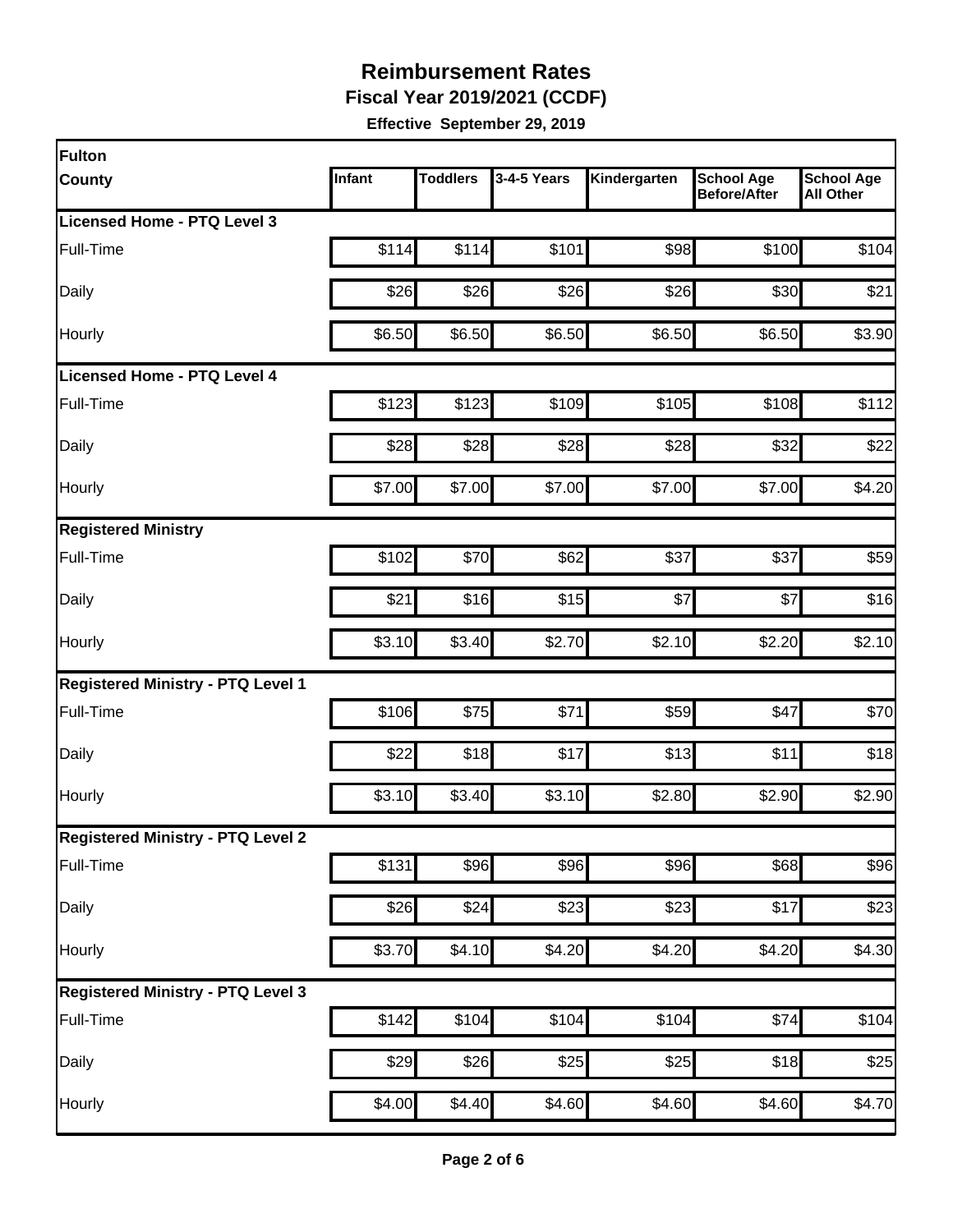**Fiscal Year 2019/2021 (CCDF)**

| Fulton                                   |        |                 |             |              |                                          |                                       |
|------------------------------------------|--------|-----------------|-------------|--------------|------------------------------------------|---------------------------------------|
| <b>County</b>                            | Infant | <b>Toddlers</b> | 3-4-5 Years | Kindergarten | <b>School Age</b><br><b>Before/After</b> | <b>School Age</b><br><b>All Other</b> |
| <b>Registered Ministry - PTQ Level 4</b> |        |                 |             |              |                                          |                                       |
| Full-Time                                | \$153  | \$112           | \$112       | \$112        | \$80                                     | \$112                                 |
| Daily                                    | \$31   | \$28            | \$27        | \$27         | \$20                                     | \$27                                  |
| Hourly                                   | \$4.30 | \$4.80          | \$4.90      | \$4.90       | \$4.90                                   | \$5.00                                |
| <b>Exempt Center</b>                     |        |                 |             |              |                                          |                                       |
| Full-Time                                | \$102  | \$70            | \$62        | \$37         | \$37                                     | \$59                                  |
| Daily                                    | \$21   | \$16            | \$15        | \$7          | \$7                                      | \$16                                  |
| Hourly                                   | \$3.10 | \$3.40          | \$2.70      | \$2.10       | \$2.20                                   | \$2.10                                |
| <b>Accredited Exempt Center</b>          |        |                 |             |              |                                          |                                       |
| Full-Time                                | \$120  | \$88            | \$88        | \$88         | \$61                                     | \$88                                  |
| Daily                                    | \$24   | \$22            | \$21        | \$21         | \$15                                     | \$21                                  |
| Hourly                                   | \$3.40 | \$3.70          | \$3.90      | \$3.90       | \$3.90                                   | \$4.00                                |
| <b>Exempt Home</b>                       |        |                 |             |              |                                          |                                       |
| Full-Time                                | \$67   | \$62            | \$63        | \$62         | \$50                                     | \$57                                  |
| Daily                                    | \$15   | \$13            | \$13        | \$13         | \$10                                     | \$13                                  |
| Hourly                                   | \$2.60 | \$2.20          | \$2.20      | \$2.20       | \$2.20                                   | \$2.20                                |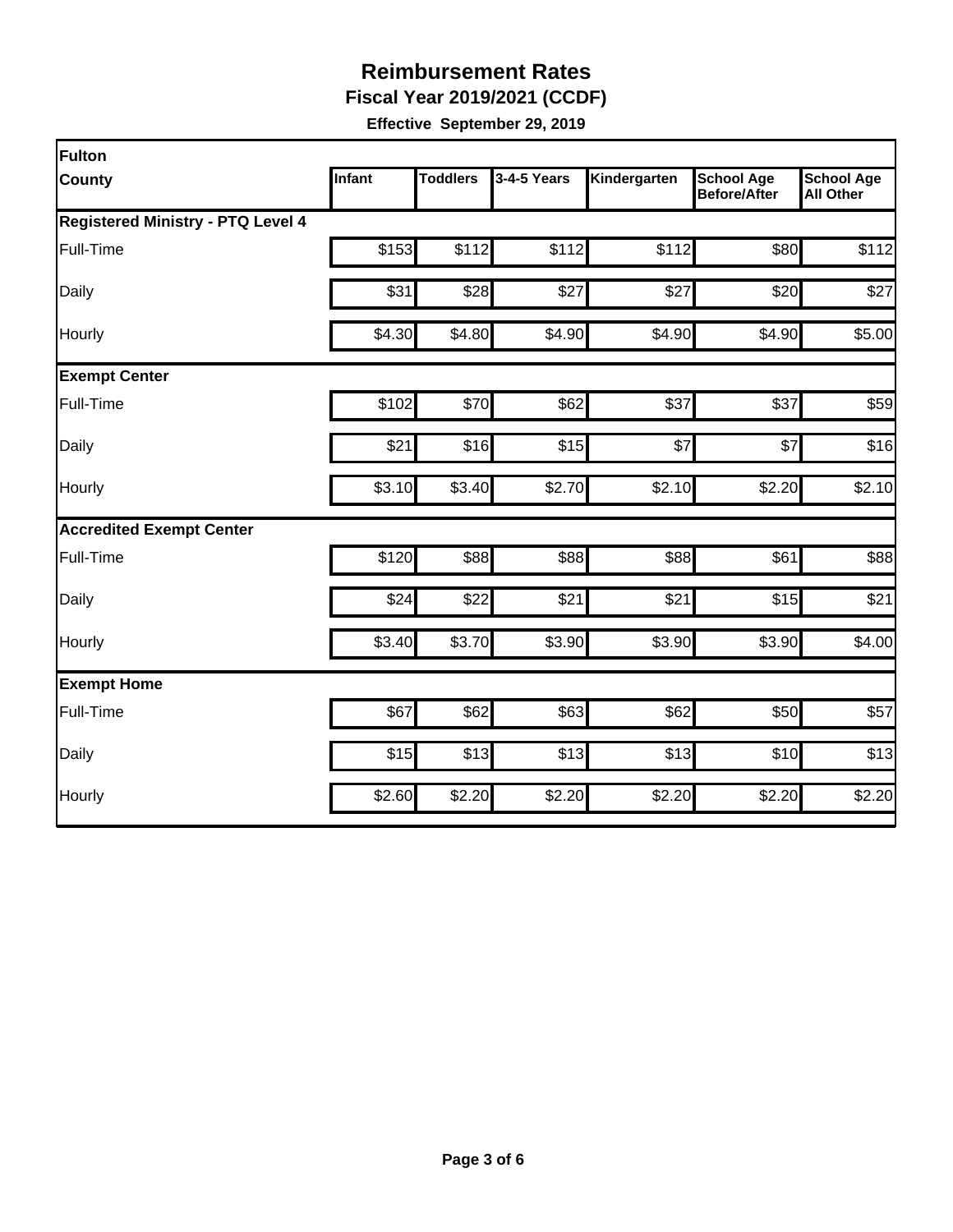#### **School Year 2019/2021 (OMW Pre-K) Reimbursement Rates**

| Fulton                        |        |                 |             |              |                                   |                         |
|-------------------------------|--------|-----------------|-------------|--------------|-----------------------------------|-------------------------|
| <b>County</b>                 | Infant | <b>Toddlers</b> | 3-4-5 Years | Kindergarten | <b>School Age</b><br>Before/After | School Age<br>All Other |
| Licensed Center - PTQ Level 3 |        |                 |             |              |                                   |                         |
| Full-Time                     |        |                 | \$114.40    |              |                                   |                         |
| Daily                         |        |                 |             |              |                                   |                         |
| Hourly                        |        |                 |             |              |                                   |                         |
| Licensed Center - PTQ Level 4 |        |                 |             |              |                                   |                         |
| Full-Time                     |        |                 | \$123.20    |              |                                   |                         |
| Daily                         |        |                 |             |              |                                   |                         |
| Hourly                        |        |                 |             |              |                                   |                         |
| Licensed Home - PTQ Level 3   |        |                 |             |              |                                   |                         |
| Full-Time                     |        |                 | \$111.10    |              |                                   |                         |
| Daily                         |        |                 |             |              |                                   |                         |
| Hourly                        |        |                 |             |              |                                   |                         |
| Licensed Home - PTQ Level 4   |        |                 |             |              |                                   |                         |
| Full-Time                     |        |                 | \$119.90    |              |                                   |                         |
| Daily                         |        |                 |             |              |                                   |                         |
| Hourly                        |        |                 |             |              |                                   |                         |
| VCP Ministry - PTQ Level 0    |        |                 |             |              |                                   |                         |
| Full-Time                     |        |                 | \$68.20     |              |                                   |                         |
| Daily                         |        |                 |             |              |                                   |                         |
| Hourly                        |        |                 |             |              |                                   |                         |
| VCP Ministry - PTQ Level 3    |        |                 |             |              |                                   |                         |
| Full-Time                     |        |                 | \$114.40    |              |                                   |                         |
| Daily                         |        |                 |             |              |                                   |                         |
| Hourly                        |        |                 |             |              |                                   |                         |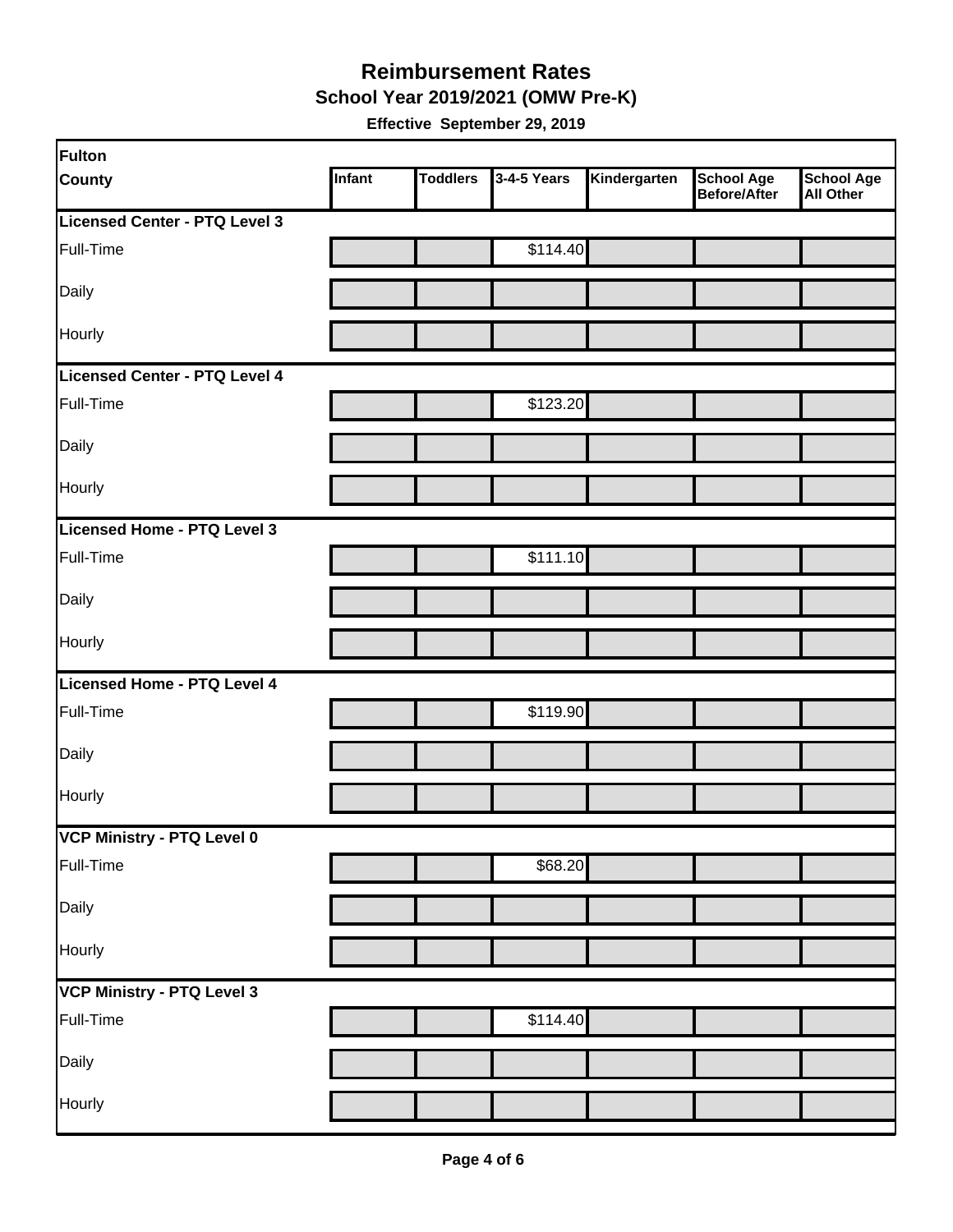**School Year 2019/2021 (OMW Pre-K)**

| Fulton                                         |        |                 |             |              |                                   |                                       |  |  |
|------------------------------------------------|--------|-----------------|-------------|--------------|-----------------------------------|---------------------------------------|--|--|
| <b>County</b>                                  | Infant | <b>Toddlers</b> | 3-4-5 Years | Kindergarten | <b>School Age</b><br>Before/After | <b>School Age</b><br><b>All Other</b> |  |  |
| <b>VCP Ministry - PTQ Level 4</b>              |        |                 |             |              |                                   |                                       |  |  |
| Full-Time                                      |        |                 | \$123.20    |              |                                   |                                       |  |  |
| Daily                                          |        |                 |             |              |                                   |                                       |  |  |
| Hourly                                         |        |                 |             |              |                                   |                                       |  |  |
| Private Accredited School - PTQ Level 0        |        |                 |             |              |                                   |                                       |  |  |
| Full-Time                                      |        |                 | \$88.00     |              |                                   |                                       |  |  |
| Daily                                          |        |                 |             |              |                                   |                                       |  |  |
| Hourly                                         |        |                 |             |              |                                   |                                       |  |  |
| Private Accredited School - PTQ Level 1        |        |                 |             |              |                                   |                                       |  |  |
| Full-Time                                      |        |                 | \$88.00     |              |                                   |                                       |  |  |
| Daily                                          |        |                 |             |              |                                   |                                       |  |  |
| Hourly                                         |        |                 |             |              |                                   |                                       |  |  |
| <b>Private Accredited School - PTQ Level 2</b> |        |                 |             |              |                                   |                                       |  |  |
| Full-Time                                      |        |                 | \$105.60    |              |                                   |                                       |  |  |
| Daily                                          |        |                 |             |              |                                   |                                       |  |  |
| Hourly                                         |        |                 |             |              |                                   |                                       |  |  |
| Private Accredited School - PTQ Level 3        |        |                 |             |              |                                   |                                       |  |  |
| Full-Time                                      |        |                 | \$114.40    |              |                                   |                                       |  |  |
| Daily                                          |        |                 |             |              |                                   |                                       |  |  |
| Hourly                                         |        |                 |             |              |                                   |                                       |  |  |
| Private Accredited School - PTQ Level 4        |        |                 |             |              |                                   |                                       |  |  |
| Full-Time                                      |        |                 | \$123.20    |              |                                   |                                       |  |  |
| Daily                                          |        |                 |             |              |                                   |                                       |  |  |
| Hourly                                         |        |                 |             |              |                                   |                                       |  |  |